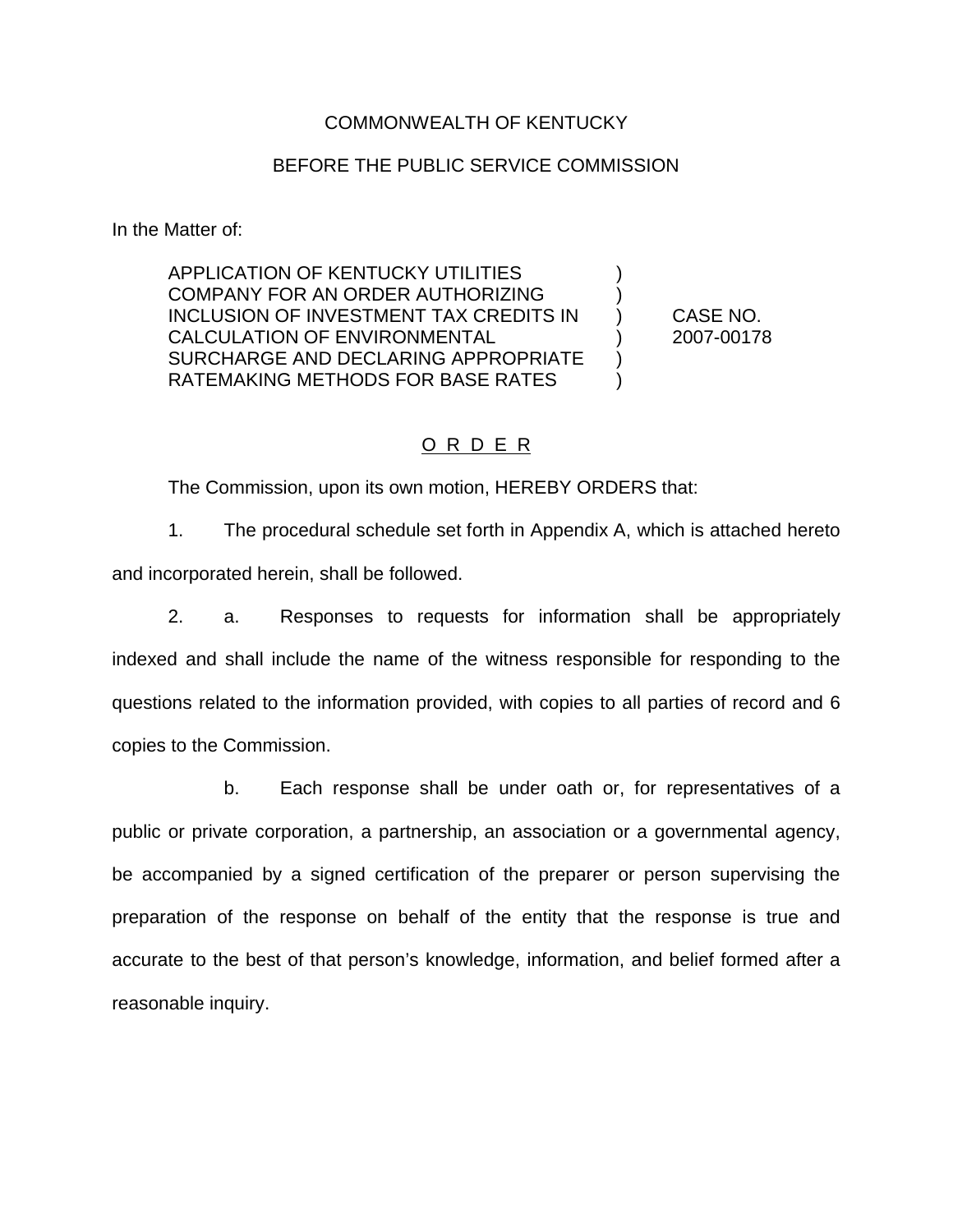c. A party shall make timely amendment to any prior response if it obtains information upon the basis of which it knows that the response was incorrect when made or, though correct when made, is now incorrect in any material respect.

d. For any request to which a party fails to furnish all or part of the requested information, that party shall provide a written explanation of the specific grounds for its failure to furnish.

3. The Commission does not look favorably upon motions for continuance. Consequently, motions for extensions of time with respect to the schedule herein shall be made in writing and will be granted only upon a showing of good cause.

4. Nothing contained herein shall prevent the Commission from entering further Orders in this matter.

Done at Frankfort, Kentucky, this 29<sup>th</sup> day of May, 2007.

By the Commission

ATTEST:

**Executive Director** 

Case No. 2007-00178